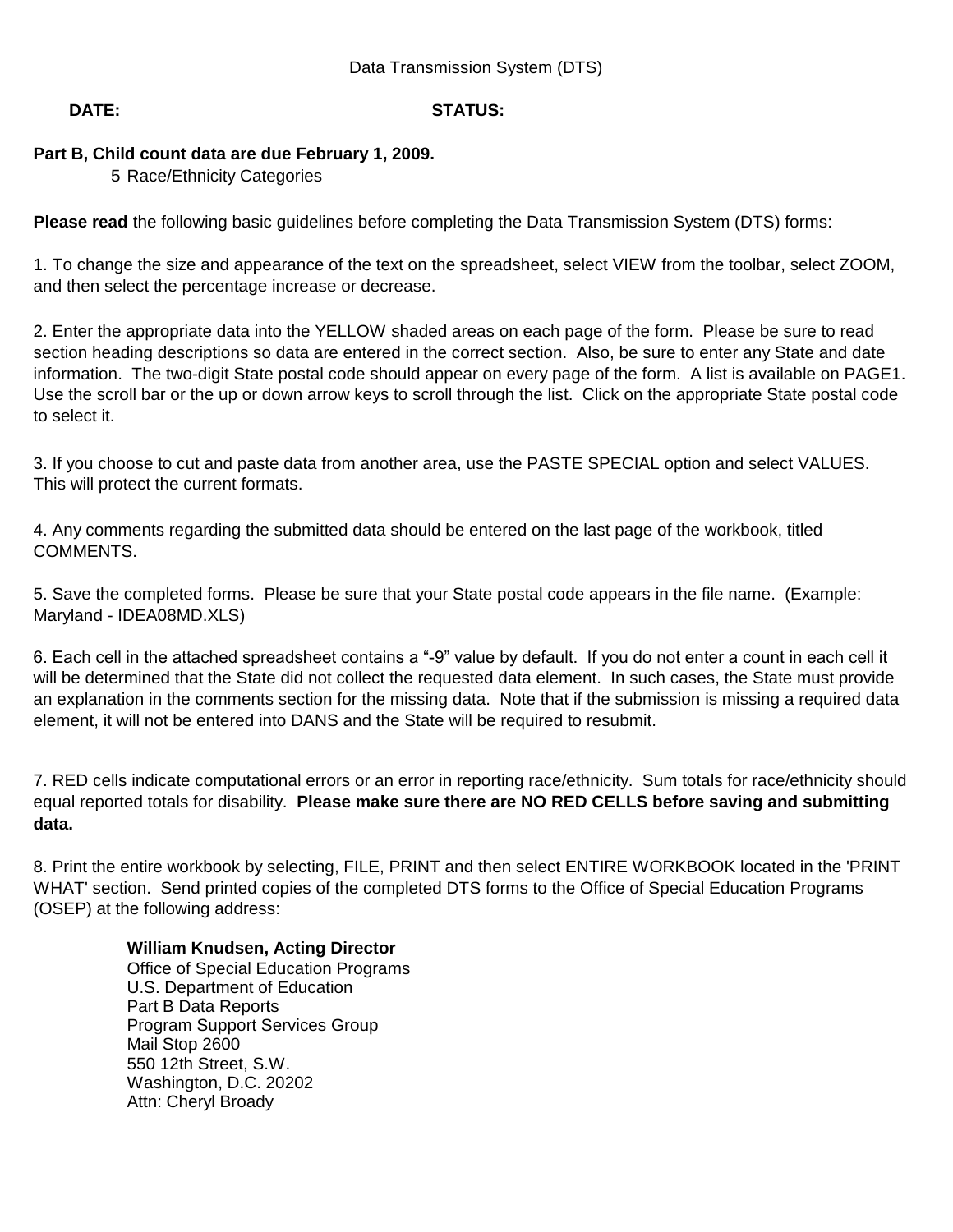9. If you received your file by e-mail, please return electronic copies of completed DTS forms to Westat.

IDEAData\_PartB@WESTAT.COM Westat 1650 Research Blvd. RA 1203 Rockville, MD 20850-3159

10. If you have any questions or comments, please contact MaryJob at (301) 315-5939.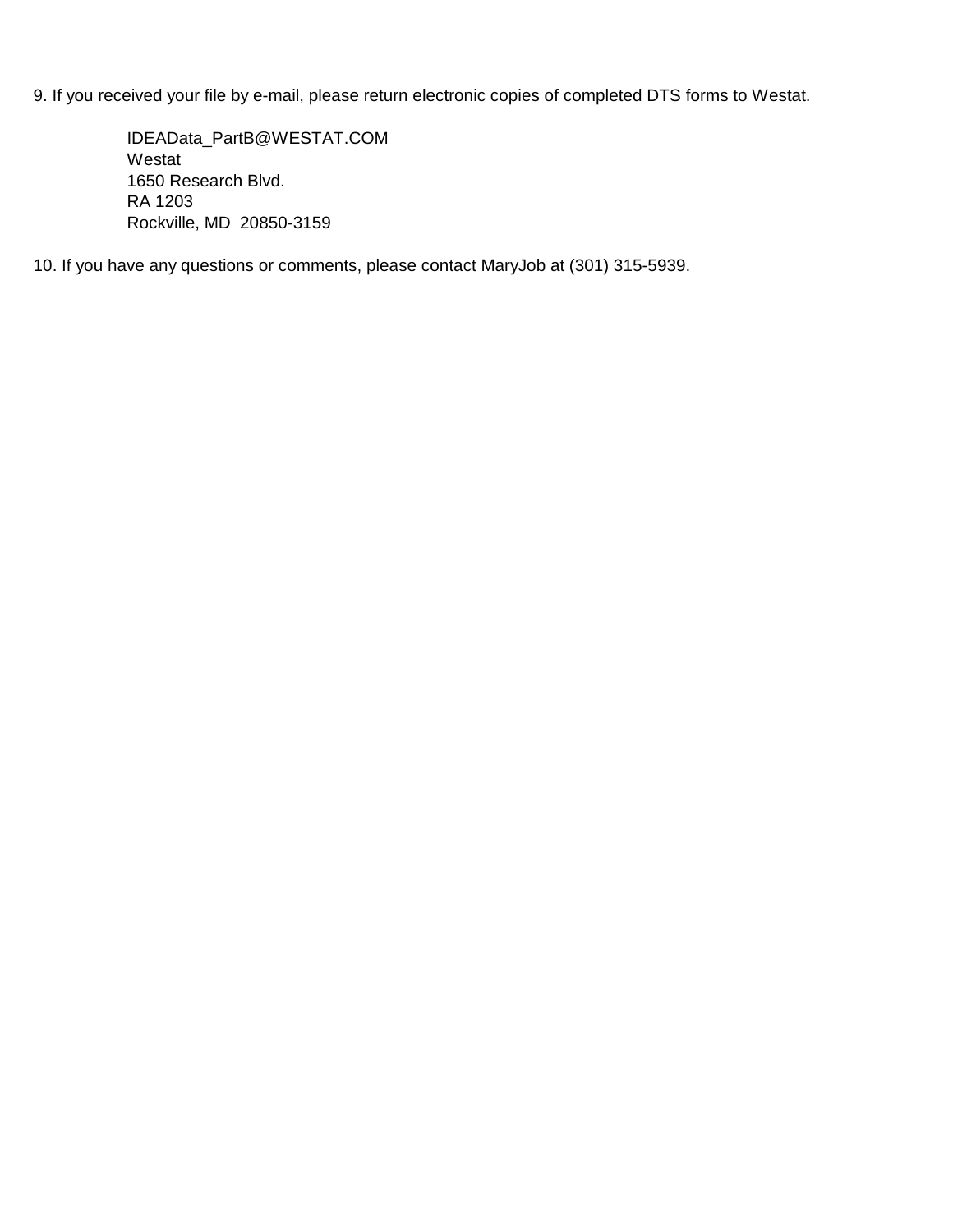| <b>U.S. DEPARTMENT OF EDUCATION</b>    | <b>TABLE 1</b>                                                         |      | PAGE 1 OF 8                    |
|----------------------------------------|------------------------------------------------------------------------|------|--------------------------------|
| <b>OFFICE OF SPECIAL EDUCATION</b>     |                                                                        |      |                                |
| AND REHABILITATIVE SERVICES            | REPORT OF CHILDREN WITH DISABILITIES RECEIVING SPECIAL EDUCATION       |      | OMB NO: 1820-0043              |
| <b>OFFICE OF SPECIAL EDUCATION</b>     | <b>PART B, INDIVIDUALS WITH DISABILITIES EDUCATION ACT, AS AMENDED</b> |      |                                |
| <b>PROGRAMS</b>                        |                                                                        |      | <b>FORM EXPIRES: 8/31/2009</b> |
|                                        | 2008                                                                   |      |                                |
|                                        |                                                                        |      | <b>STATE: new mexico</b>       |
|                                        |                                                                        |      |                                |
|                                        |                                                                        |      |                                |
| <b>SECTION A. DATA COLLECTION DATE</b> |                                                                        |      |                                |
|                                        |                                                                        |      |                                |
|                                        |                                                                        |      |                                |
|                                        |                                                                        |      |                                |
| <b>ICOUNT DATE:</b>                    | 20                                                                     | 2008 |                                |

**MONTH DAY YEAR**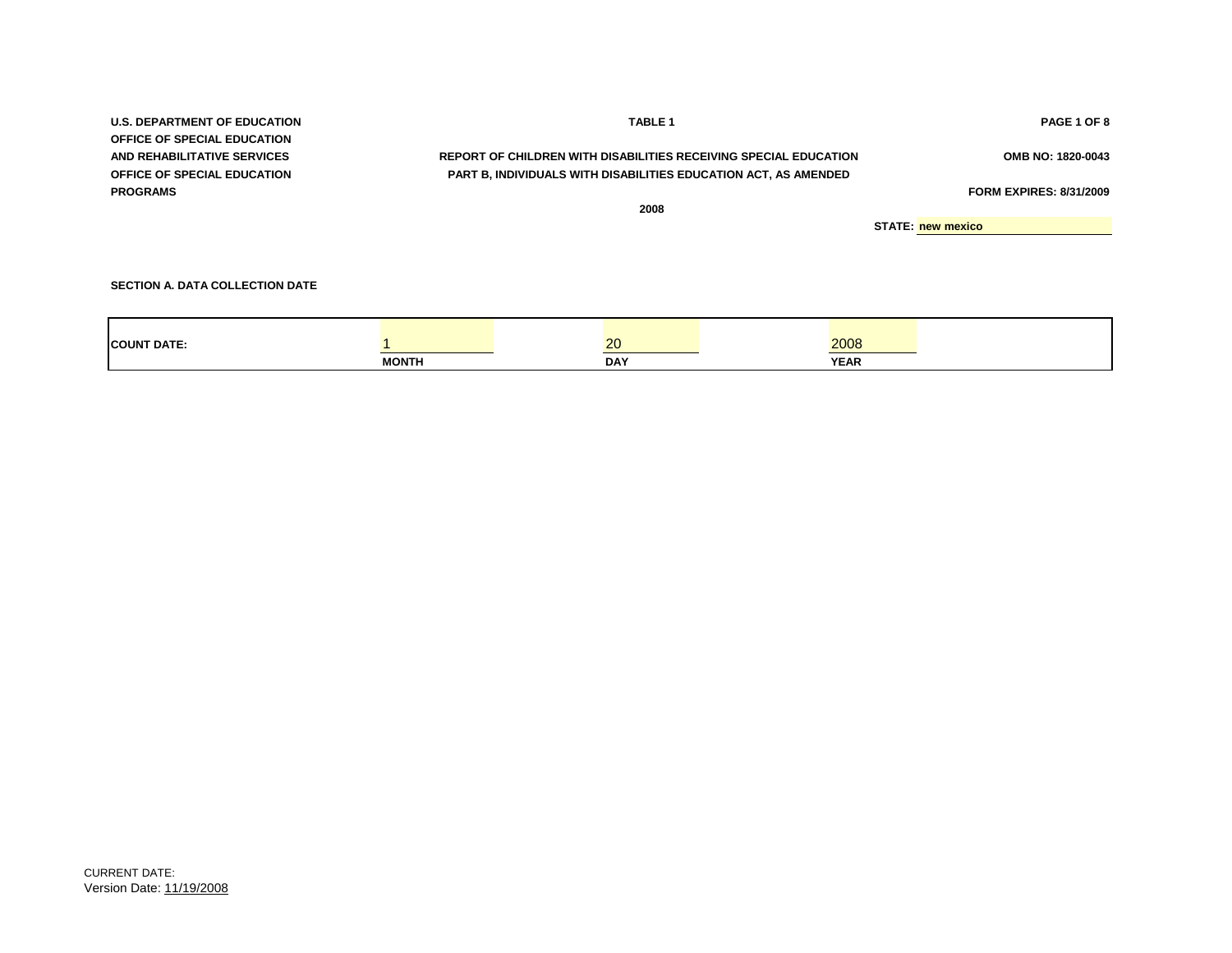CURRENT DATE: Version Date: 11/19/2008

**3 4 5 3-5 3-5 (PERCENT)<sup>1</sup>** 4 5 5 18 27 27 0% 11 18 18 22 51 31 32 650 1039 **1039 1345** 3034 47% 10 10 11 31 0% 0 1 6 7 0% 11 15 20 46 3% 1% 28 26 30 84 1% 3 9 7 19 0% 0 0 0 0 0% 23 24 29 76 1% 21 54 85 160 2% 4 8 4 16 0% 732 1158 1046 2936 45% **DEAF-BLINDNESS MULTIPLE DISABILITIES AUTISM TRAUMATIC BRAIN INJURY MENTAL RETARDATION DEVELOPMENTAL DELAY<sup>2</sup> OTHER HEALTH IMPAIRMENTS SPECIFIC LEARNING DISABILITIES ORTHOPEDIC IMPAIRMENTS HEARING IMPAIRMENTS SPEECH OR LANGUAGE IMPAIRMENTS VISUAL IMPAIRMENTS EMOTIONAL DISTURBANCE**

**DISABILITY AGE AS OF DATA COLLECTION DATE** 

**U.S. DEPARTMENT OF EDUCATION TABLE 1 PAGE 2 OF 8 OFFICE OF SPECIAL EDUCATION OFFICE OF SPECIAL EDUCATION PROGRAMS FORM EXPIRES: 8/31/2009**

**AND REHABILITATIVE SERVICES OMB NO: 1820-0043 REPORT OF CHILDREN WITH DISABILITIES RECEIVING SPECIAL EDUCATION PART B, INDIVIDUALS WITH DISABILITIES EDUCATION ACT, AS AMENDED**

**2008**

**STATE: new mexico**

1497 2367 2623 6487 100%

**<sup>1</sup>STATES SHOULD NOT PROVIDE PERCENTAGES IN THIS SECTION, AS THEY WILL BE CALCULATED AFTER THE COUNTS ARE SUBMITTED.**

<sup>2</sup> States must have defined and established eligibility criteria for developmental delay in order to use this category for reporting.

**SECTION B. DISCRETE AGE BY DISABILITY FOR CHILDREN AGES 3-5 RECEIVING SPECIAL EDUCATION**

ED FORM:869-5

**TOTAL: (Sum of all of the above)**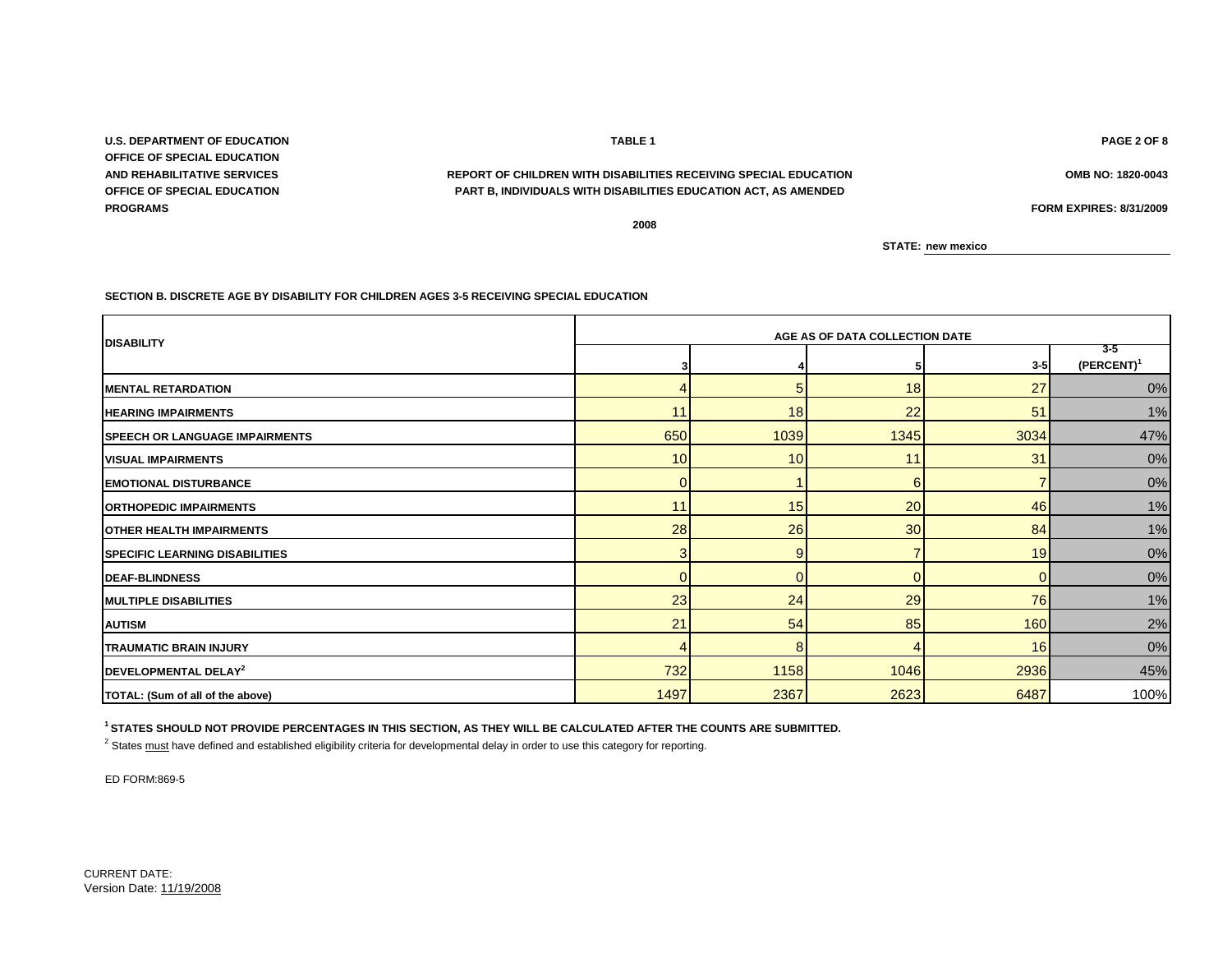**U.S. DEPARTMENT OF EDUCATION TABLE 1 PAGE 3 OF 8 OFFICE OF SPECIAL EDUCATION PROGRAMS**

### **AND REHABILITATIVE SERVICES REPORT OF CHILDREN WITH DISABILITIES RECEIVING SPECIAL EDUCATION OMB NO: 1820-0043 OFFICE OF SPECIAL EDUCATION PART B, INDIVIDUALS WITH DISABILITIES EDUCATION ACT, AS AMENDED**

**FORM EXPIRES: 8/31/2009**

**2008**

**STATE: new mexico**

#### **SECTION C. RACE/ETHNICITY BY DISABILITY OF CHILDREN AGES 3-5 RECEIVING SPECIAL EDUCATION**

|                                        | <b>RACE/ETHNICITY</b>                             |                                                  |                                |                 |                                          |                |  |  |
|----------------------------------------|---------------------------------------------------|--------------------------------------------------|--------------------------------|-----------------|------------------------------------------|----------------|--|--|
| <b>DISABILITY</b>                      | <b>AMERICAN INDIAN OR</b><br><b>ALASKA NATIVE</b> | <b>ASIAN OR OTHER</b><br><b>PACIFIC ISLANDER</b> | <b>BLACK</b><br>(NOT HISPANIC) | <b>HISPANIC</b> | <b>WHITE</b><br>(NOT<br><b>HISPANIC)</b> | <b>TOTAL</b>   |  |  |
| <b>IMENTAL RETARDATION</b>             | 3                                                 |                                                  |                                | 19              |                                          | 27             |  |  |
| <b>HEARING IMPAIRMENTS</b>             |                                                   | 0                                                |                                | 20              | 21                                       | 51             |  |  |
| <b>ISPEECH OR LANGUAGE IMPAIRMENTS</b> | 212                                               | 28                                               | 71                             | 1690            | 1033                                     | 3034           |  |  |
| <b>VISUAL IMPAIRMENTS</b>              | $\overline{2}$                                    |                                                  |                                | 13              | 13                                       | 31             |  |  |
| <b>EMOTIONAL DISTURBANCE</b>           |                                                   | 0                                                |                                | 3               | 3                                        | $\overline{7}$ |  |  |
| <b>ORTHOPEDIC IMPAIRMENTS</b>          | 3 <sup>1</sup>                                    |                                                  |                                | 24              | 16                                       | 46             |  |  |
| <b>OTHER HEALTH IMPAIRMENTS</b>        | 15                                                |                                                  |                                | 44              | 22                                       | 84             |  |  |
| <b>ISPECIFIC LEARNING DISABILITIES</b> | 3                                                 | 0                                                |                                | 10              | 6                                        | 19             |  |  |
| <b>DEAF-BLINDNESS</b>                  | $\overline{0}$                                    | 0                                                |                                | $\Omega$        | $\Omega$                                 | $\overline{0}$ |  |  |
| <b>MULTIPLE DISABILITIES</b>           | 3                                                 | $\overline{\phantom{a}}$                         |                                | 40              | 25                                       | 76             |  |  |
| <b>AUTISM</b>                          |                                                   | 5                                                |                                | 75              | 67                                       | 160            |  |  |
| <b>TRAUMATIC BRAIN INJURY</b>          | 3                                                 | $\Omega$                                         |                                |                 | 6                                        | 16             |  |  |
| DEVELOPMENTAL DELAY <sup>1</sup>       | 514                                               | 19                                               | 86                             | 1467            | 850                                      | 2936           |  |  |
| TOTAL: (Sum of all of the above)       | 773                                               | 57                                               | 179                            | 3412            | 2066                                     | 6487           |  |  |
| TOTAL (PERCENT) <sup>2</sup>           | 12%                                               | $1\%$                                            | 3%                             | 53%             | 32%                                      | 100%           |  |  |

<sup>1</sup> States must have defined and established eligibility criteria for developmental delay in order to use this category for reporting.

**2 STATES SHOULD NOT PROVIDE PERCENTAGES IN THIS SECTION, AS THEY WILL BE CALCULATED AFTER THE COUNTS ARE SUBMITTED.**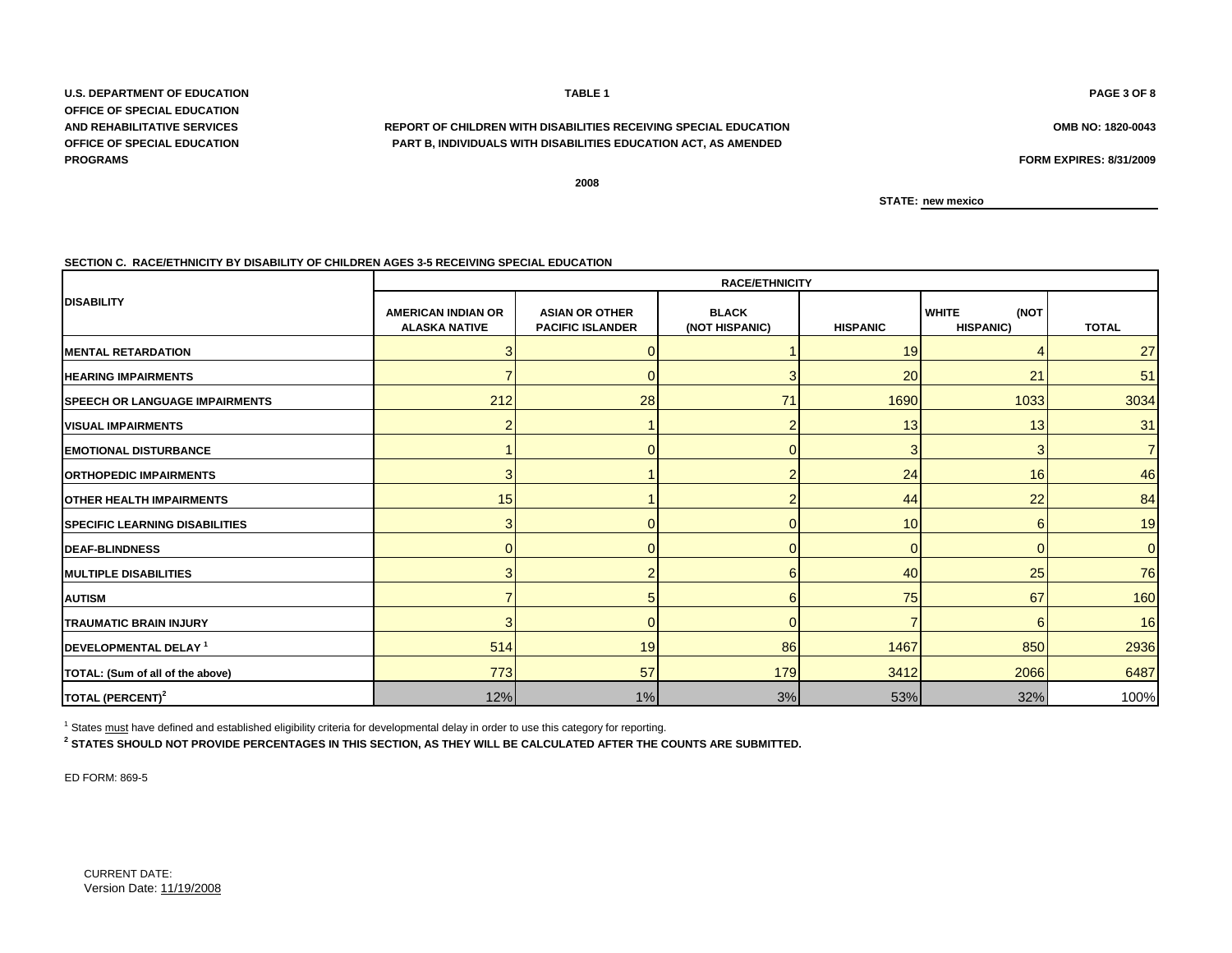# **SECTION D. DISCRETE AGE BY DISABILITY OF CHILDREN AGE 6-21 RECEIVING SPECIAL EDUCATION**

|                                       | AGE AS OF DATA COLLECTION DATE |                |             |      |      |      |  |  |
|---------------------------------------|--------------------------------|----------------|-------------|------|------|------|--|--|
| <b>DISABILITY</b>                     | 6                              | $\overline{7}$ | 8           | 9    | 10   | 11   |  |  |
| <b>MENTAL RETARDATION</b>             | 35                             | 56             | 73          | 105  | 111  | 142  |  |  |
| <b>HEARING IMPAIRMENTS</b>            | 23                             | 36             | 41          | 38   | 40   | 34   |  |  |
| <b>SPEECH OR LANGUAGE IMPAIRMENTS</b> | 1631                           | 1622           | 1360        | 1065 | 905  | 653  |  |  |
| <b>VISUAL IMPAIRMENTS</b>             | 12                             | 14             | 11          | 23   | 15   | 12   |  |  |
| <b>EMOTIONAL DISTURBANCE</b>          | 24                             | 43             | 79          | 155  | 174  | 193  |  |  |
| <b>ORTHOPEDIC IMPAIRMENTS</b>         | 17                             | 16             | 23          | 22   | 18   | 11   |  |  |
| <b>OTHER HEALTH IMPAIRMENTS</b>       | 82                             | 101            | 174         | 220  | 256  | 295  |  |  |
| <b>SPECIFIC LEARNING DISABILITIES</b> | 56                             | 247            | 659         | 1093 | 1487 | 1649 |  |  |
| <b>DEAF-BLINDNESS</b>                 | 0                              |                | $\mathbf 0$ | 0    | 0    | 0    |  |  |
| <b>MULTIPLE DISABILITIES</b>          | 33                             | 41             | 47          | 53   | 50   | 63   |  |  |
| <b>AUTISM</b>                         | 89                             | 87             | 99          | 87   | 96   | 66   |  |  |
| <b>TRAUMATIC BRAIN INJURY</b>         | 6                              | 9              | 14          | 9    | 9    | 17   |  |  |
| DEVELOPMENTAL DELAY <sup>1</sup>      | 923                            | 724            | 570         | 281  |      |      |  |  |
| TOTAL: (Sum of all the above)         | 2931                           | 2997           | 3150        | 3151 | 3161 | 3135 |  |  |

<sup>1</sup> States must have defined and established eligibility criteria for developmental delay in order to use this category for reporting.

ED FORM:869-5

**U.S. DEPARTMENT OF EDUCATION OFFICE OF SPECIAL EDUCATION AND REHABILITATIVE SERVICES OFFICE OF SPECIAL EDUCATION PROGRAMS**

**PART B, INDIVIDUALS WITH DISABILITIES EDUCATION ACT, AS AMENDED FORM EXPIRES: 8/31/2009 REPORT OF CHILDREN WITH DISABILITIES RECEIVING SPECIAL EDUCATION**

**2008**

**PAGE 4 OF 8**

**OMB NO.: 1820-0043**

**STATE: new mexico**

**TABLE 1**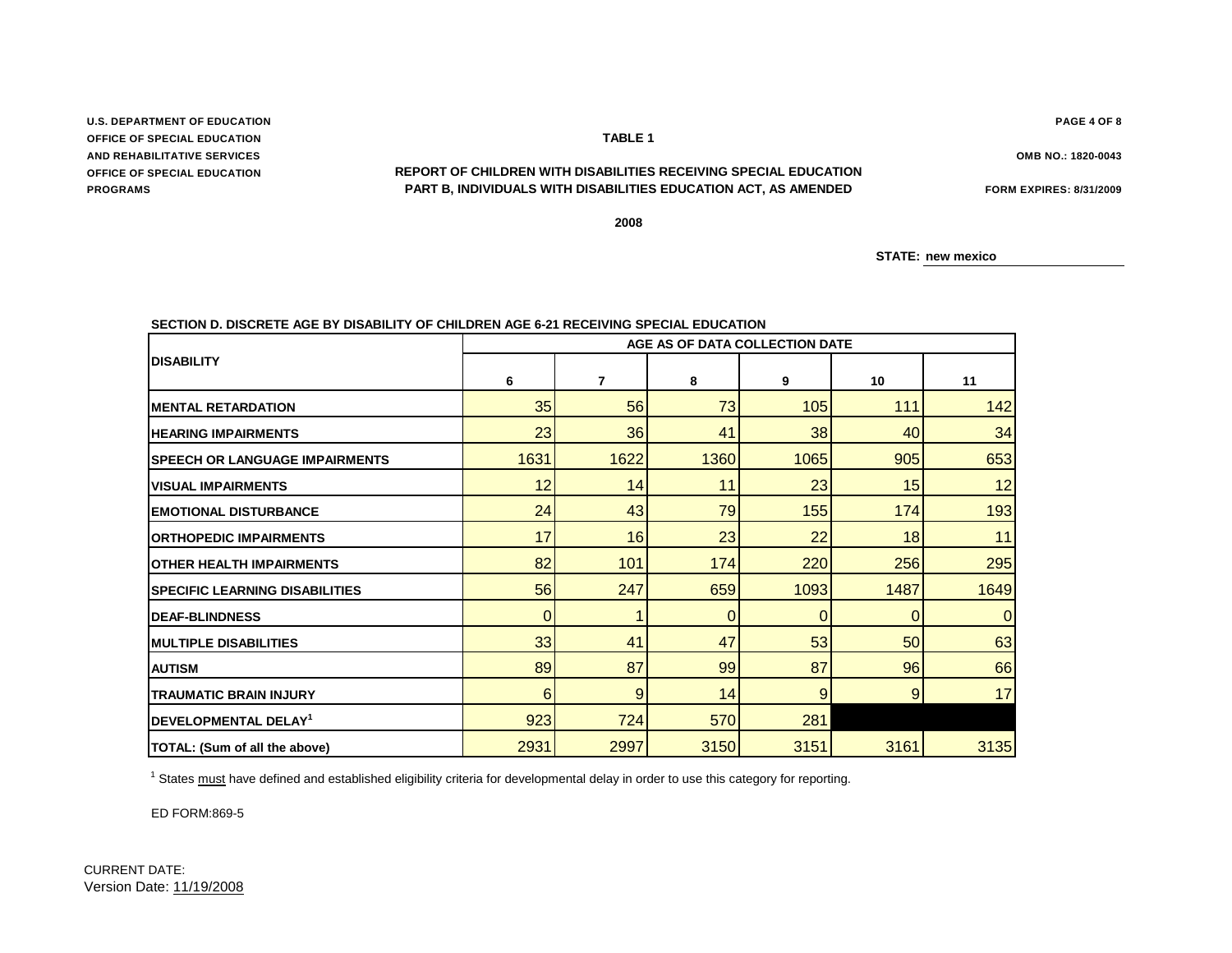# **U.S. DEPARTMENT OF EDUCATION PAGE 5 OF 8 OFFICE OF SPECIAL EDUCATION TABLE 1 PROGRAMS AND REHABILITATIVE SERVICES OMB NO.: 1820-0043**

## **PART B, INDIVIDUALS WITH DISABILITIES EDUCATION ACT, AS AMENDED FORM EXPIRES: 8/31/2009 OFFICE OF SPECIAL EDUCATION REPORT OF CHILDREN WITH DISABILITIES RECEIVING SPECIAL EDUCATION**

**2008**

**STATE: new mexico**

| <b>SECTION D (CONTINUED)</b>          |                                |      |      |      |      |      |  |  |  |
|---------------------------------------|--------------------------------|------|------|------|------|------|--|--|--|
| <b>DISABILITY</b>                     | AGE AS OF DATA COLLECTION DATE |      |      |      |      |      |  |  |  |
|                                       | 12                             | 13   | 14   | 15   | 16   | 17   |  |  |  |
| <b>MENTAL RETARDATION</b>             | 157                            | 141  | 139  | 142  | 169  | 173  |  |  |  |
| <b>HEARING IMPAIRMENTS</b>            | 38                             | 49   | 43   | 45   | 45   | 46   |  |  |  |
| <b>SPEECH OR LANGUAGE IMPAIRMENTS</b> | 421                            | 344  | 303  | 231  | 219  | 156  |  |  |  |
| <b>VISUAL IMPAIRMENTS</b>             | 14                             | 15   | 19   | 13   | 14   | 8    |  |  |  |
| <b>EMOTIONAL DISTURBANCE</b>          | 208                            | 205  | 248  | 271  | 240  | 215  |  |  |  |
| <b>ORTHOPEDIC IMPAIRMENTS</b>         | 16                             | 15   | 15   | 23   | 15   | 11   |  |  |  |
| <b>OTHER HEALTH IMPAIRMENTS</b>       | 327                            | 277  | 311  | 319  | 330  | 270  |  |  |  |
| <b>SPECIFIC LEARNING DISABILITIES</b> | 1751                           | 1840 | 1860 | 1949 | 1919 | 1846 |  |  |  |
| <b>DEAF-BLINDNESS</b>                 |                                |      | 0    | 0    |      |      |  |  |  |
| <b>MULTIPLE DISABILITIES</b>          | 68                             | 59   | 77   | 80   | 82   | 66   |  |  |  |
| <b>AUTISM</b>                         | 68                             | 56   | 72   | 64   | 49   | 44   |  |  |  |
| <b>TRAUMATIC BRAIN INJURY</b>         | 12                             | 14   | 18   | 19   | 18   | 22   |  |  |  |
| <b>DEVELOPMENTAL DELAY</b>            |                                |      |      |      |      |      |  |  |  |
| TOTAL: (Sum of all the above)         | 3081                           | 3016 | 3105 | 3156 | 3101 | 2858 |  |  |  |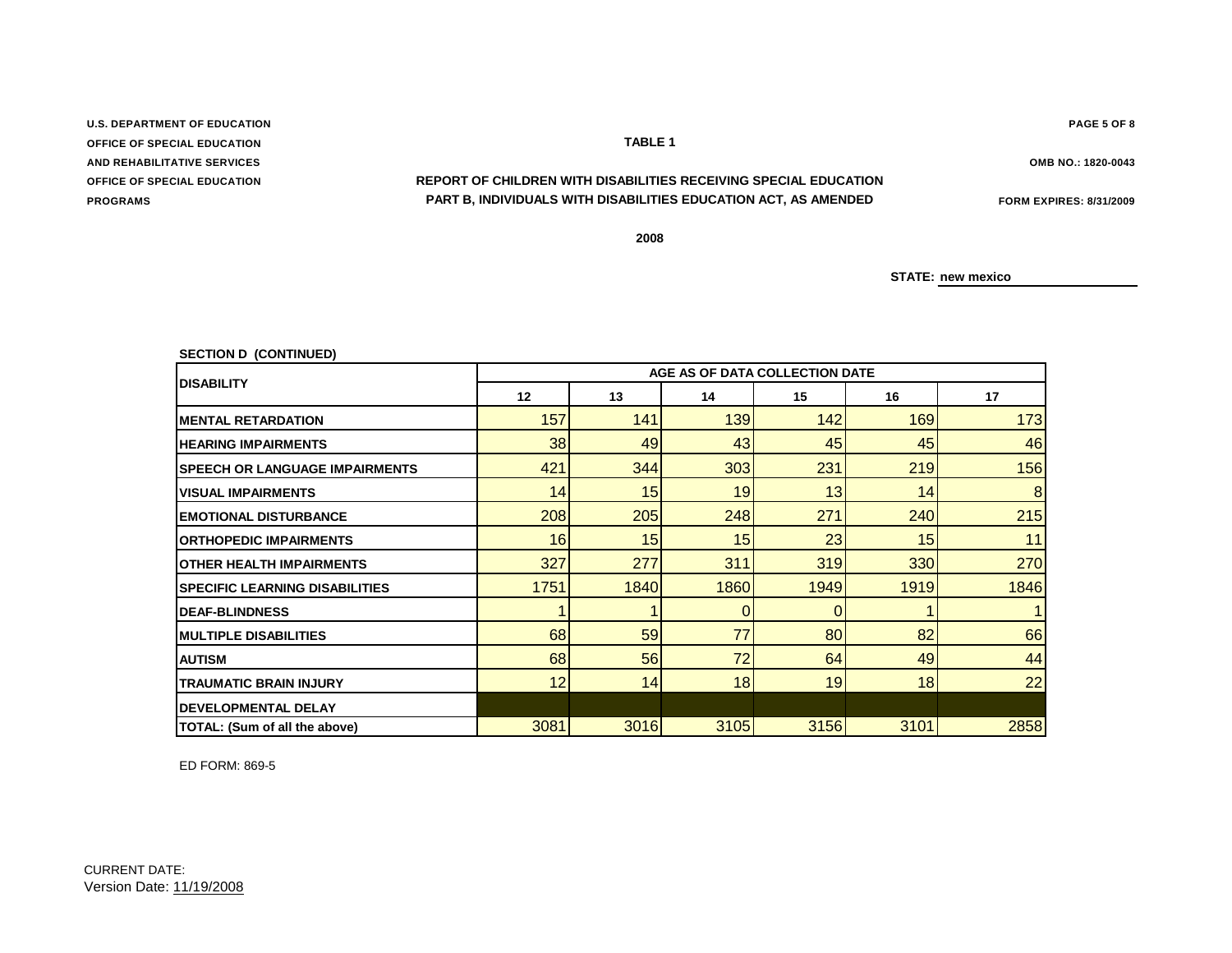**U.S. DEPARTMENT OF EDUCATION PAGE 6 OF 8 OFFICE OF SPECIAL EDUCATION TABLE 1 AND REHABILITATIVE SERVICES OMB NO.: 1820-0043**

### **OFFICE OF SPECIAL EDUCATION REPORT OF CHILDREN WITH DISABILITIES RECEIVING SPECIAL EDUCATION PROGRAMS PART B, INDIVIDUALS WITH DISABILITIES EDUCATION ACT, AS AMENDED FORM EXPIRES: 8/31/2009**

**2008**

**STATE: new mexico**

| <b>SECTION D (COUNTINUED)</b>         |                |                           |                |          |               |            |            |                        |  |  |
|---------------------------------------|----------------|---------------------------|----------------|----------|---------------|------------|------------|------------------------|--|--|
|                                       |                | AGE AS OF COLLECTION DATE |                |          |               |            |            |                        |  |  |
| <b>DISABILITY</b>                     |                |                           |                |          | $6 - 21$      | $22+$      | $6 - 22 +$ | $6 - 21$               |  |  |
|                                       | 18             | 19                        | 20             | 21       | (Actual Data) | (Optional) | (Optional) | (PERCENT) <sup>1</sup> |  |  |
| <b>MENTAL RETARDATION</b>             | 126            | 89                        | 62             | 38       | 1758          | -9         | $-9$       | 4%                     |  |  |
| <b>HEARING IMPAIRMENTS</b>            | 27             | 9                         | 8              |          | 527           | -9         | $-9$       | 1%                     |  |  |
| <b>SPEECH OR LANGUAGE IMPAIRMENT</b>  | 73             | 9                         |                |          | 8997          | -9         | $-9$       | 23%                    |  |  |
| <b>VISUAL IMPAIRMENT</b>              | 6              | 6                         |                |          | 184           | -9         | $-9$       | 0%                     |  |  |
| <b>EMOTIONAL DISTURBANCE</b>          | 108            | 42                        | 20             |          | 2232          | -9         | -9         | 6%                     |  |  |
| <b>ORTHOPEDIC IMPAIRMENTS</b>         | 3              | 3                         | ΩI             |          | 210           | $-9$       | $-9$       | 1%                     |  |  |
| <b>OTHER HEALTH IMPAIRMENTS</b>       | 118            | 35                        | $\overline{9}$ | R        | 3132          | $-9$       | $-9$       | 8%                     |  |  |
| <b>SPECIFIC LEARNING DISABILITIES</b> | 1092           | 291                       | 109            | 40       | 17888         | -9         | $-9$       | 45%                    |  |  |
| <b>DEAF-BLINDNESS</b>                 | $\overline{0}$ |                           |                |          |               | -9         | -9         | 0%                     |  |  |
| <b>MULTIPLE DISABILITIES</b>          | 80             | 37                        | 39             | 25       | 900           | -9         | $-9$       | 2%                     |  |  |
| <b>AUTISM</b>                         | 31             | 17                        | 13             | 10       | 948           | $-9$       | $-9$       | 2%                     |  |  |
| <b>TRAUMATIC BRAIN INJURY</b>         | 15             | 5 <sub>5</sub>            |                | $\Omega$ | 189           | $-9$       | $-9$       | 0%                     |  |  |
| DEVELOPMENTAL DELAY <sup>2</sup>      |                |                           |                |          | 2498          |            | $-9$       | 6%                     |  |  |
| TOTAL (Sum of all the above)          | 1679           | 543                       | 269            | 137      | 39470         | $-9$       | $-9$       | 100%                   |  |  |

#### **<sup>1</sup>STATES SHOULD NOT PROVIDE PERCENTAGES IN THIS SECTION, AS THEY WILL BE CALCULATED AFTER THE COUNTS ARE SUBMITTED.**

<sup>2</sup> States must have defined and established eligibility criteria for developmental delay in order to use this category for reporting.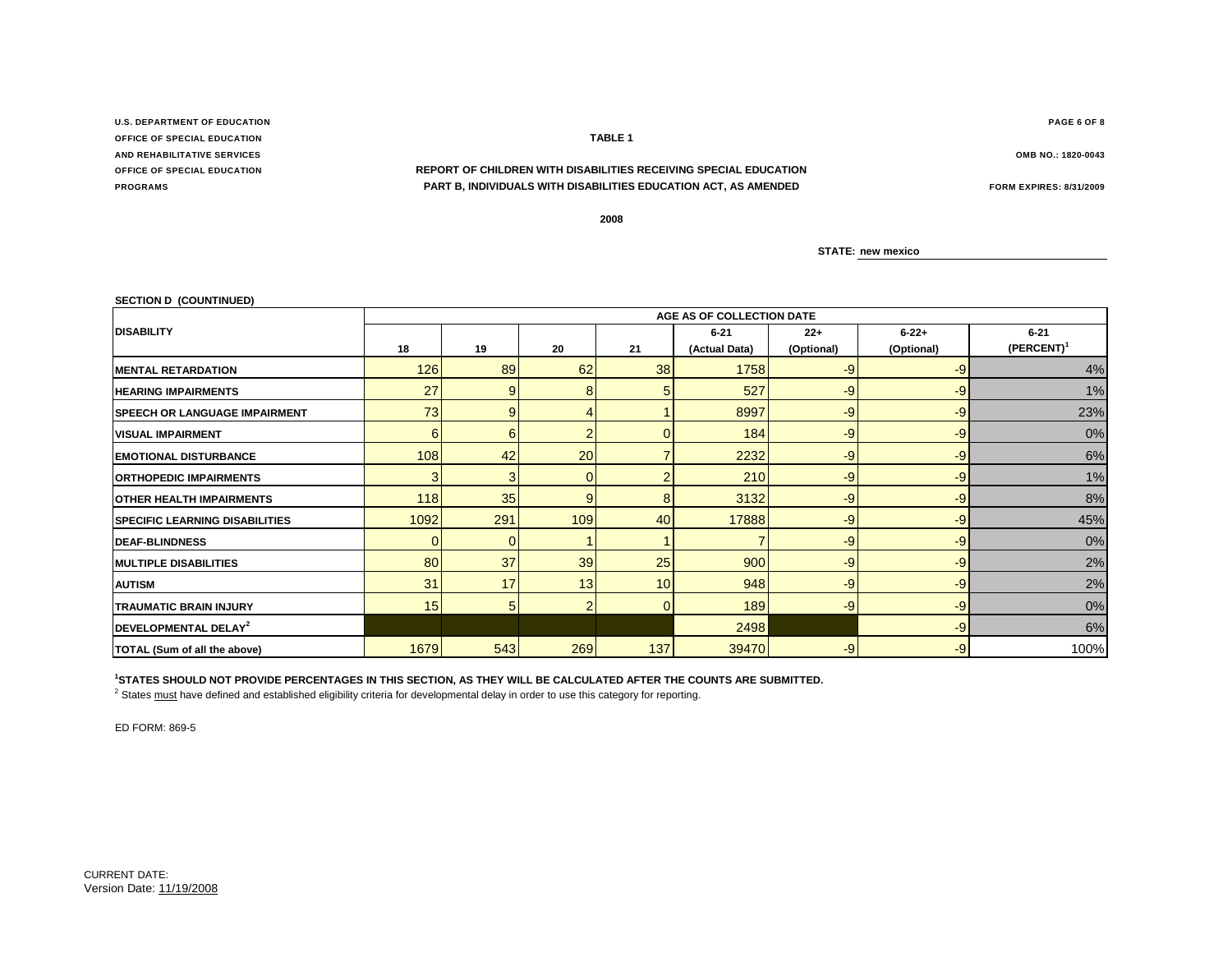**U.S. DEPARTMENT OF EDUCATION PAGE 7 OF 8 OFFICE OF SPECIAL EDUCATION OFFICE OF SPECIAL EDUCATION PROGRAMS FORM EXPIRES: 8/31/2009**

## **AND REHABILITATIVE SERVICES OMB NO: 1820-0043 REPORT OF CHILDREN WITH DISABILITIES RECEIVING SPECIAL EDUCATION PART B, INDIVIDUALS WITH DISABILITIES EDUCATION ACT, AS AMENDED**

**2008**

**STATE: new mexico**

**SECTION E. RACE/ETHNICITY BY DISABILITY OF CHILDREN AGES 6-21 RECEIVING SPECIAL EDUCATION**

|                                       | <b>RACE/ETHNICITY</b>  |                         |                |                 |                |                |  |
|---------------------------------------|------------------------|-------------------------|----------------|-----------------|----------------|----------------|--|
| <b>DISABILITY</b>                     | <b>AMERICAN INDIAN</b> | <b>ASIAN OR OTHER</b>   | <b>BLACK</b>   |                 | <b>WHITE</b>   |                |  |
|                                       | OR ALASKA NATIVE       | <b>PACIFIC ISLANDER</b> | (NOT HISPANIC) | <b>HISPANIC</b> | (NOT HISPANIC) | <b>TOTAL</b>   |  |
| <b>MENTAL RETARDATION</b>             | 243                    | 21                      | 64             | 987             | 443            | 1758           |  |
| <b>HEARING IMPAIRMENTS</b>            | 74                     | 11                      | 15             | 295             | 132            | 527            |  |
| <b>SPEECH OR LANGUAGE IMPAIRMENTS</b> | 994                    | 67                      | 244            | 5157            | 2535           | 8997           |  |
| <b>VISUAL IMPAIRMENTS</b>             | 27                     |                         | 6              | 90              | 59             | 184            |  |
| <b>IEMOTIONAL DISTURBANCE</b>         | 274                    | 12                      | 105            | 1035            | 806            | 2232           |  |
| <b>ORTHOPEDIC IMPAIRMENTS</b>         | 16                     | $\overline{2}$          |                | 119             | 66             | 210            |  |
| <b>OTHER HEALTH IMPAIRMENTS</b>       | 257                    | 18                      | 117            | 1431            | 1309           | 3132           |  |
| <b>SPECIFIC LEARNING DISABILITIES</b> | 2336                   | 83                      | 637            | 10379           | 4453           | 17888          |  |
| <b>DEAF-BLINDNESS</b>                 |                        | $\Omega$                | O              |                 |                | $\overline{7}$ |  |
| <b>IMULTIPLE DISABILITIES</b>         | 143                    | 8                       | 26             | 448             | 275            | 900            |  |
| <b>AUTISM</b>                         | 59                     | 20                      | 28             | 332             | 509            | 948            |  |
| <b>TRAUMATIC BRAIN INJURY</b>         | 39                     |                         |                | 96              | 53             | 189            |  |
| DEVELOPMENTAL DELAY <sup>1</sup>      | 376                    | 18                      | 67             | 1382            | 655            | 2498           |  |
| TOTAL (Sum of all the above)          | 4839                   | 262                     | 1317           | 21756           | 11296          | 39470          |  |
| TOTAL (PERCENT) <sup>2</sup>          | 12%                    | 1%                      | 3%             | 55%             | 29%            | 100%           |  |

 $1$  States  $\frac{must}{t}$  have defined and established eligibility criteria for developmental delay in order to use this category for reporting.

**2 STATES SHOULD NOT PROVIDE PERCENTAGES IN THIS SECTION, AS THEY WILL BE CALCULATED AFTER THE COUNTS ARE SUBMITTED.**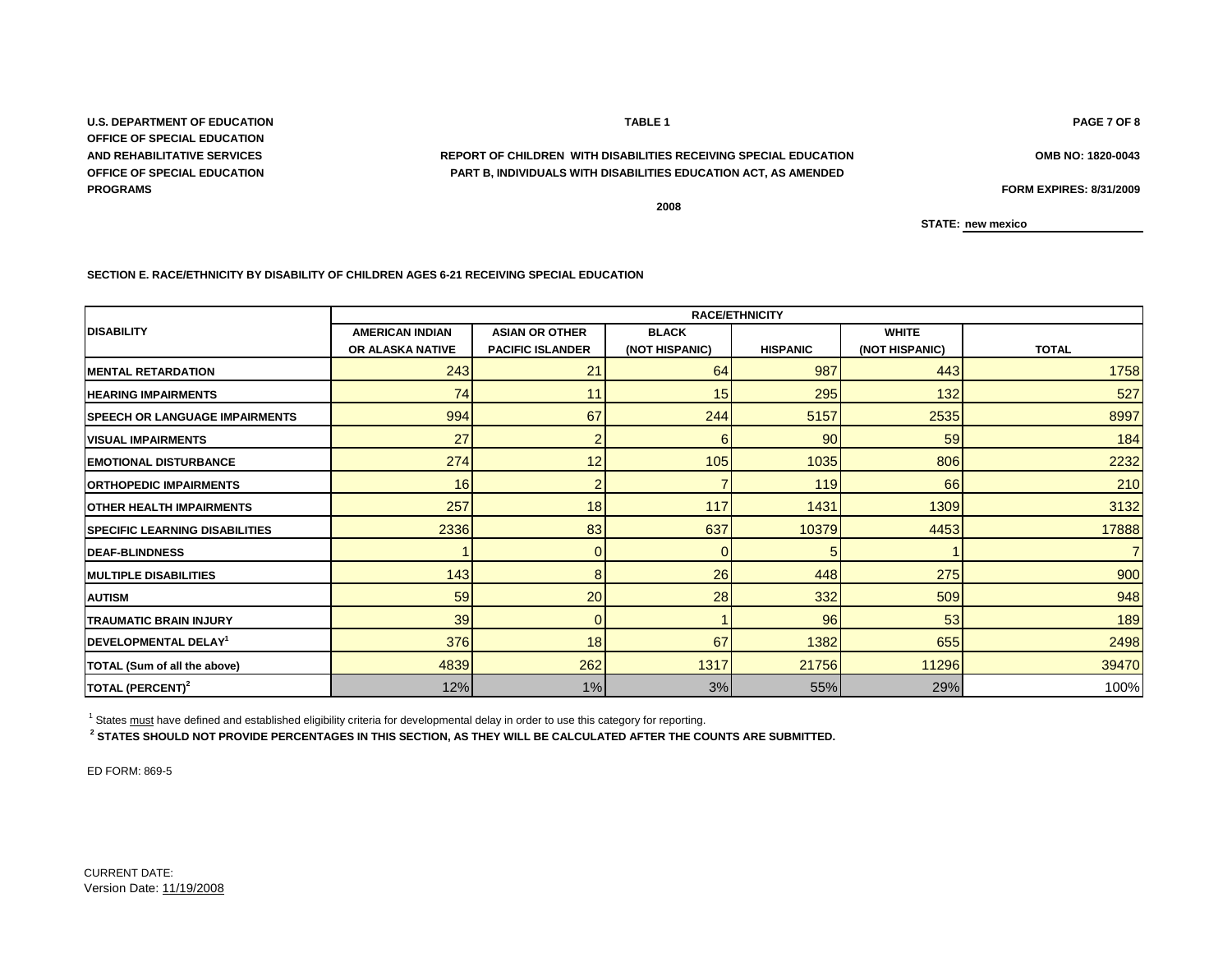**U.S. DEPARTMENT OF EDUCATION TABLE 1 PAGE 8 OF 8 OFFICE OF SPECIAL EDUCATION PROGRAMS FORM EXPIRES: 8/31/2009**

### **AND REHABILITATIVE SERVICES REPORT OF CHILDREN WITH DISABILITIES RECEIVING SPECIAL EDUCATION OMB NO: 1820-0043 OFFICE OF SPECIAL EDUCATION PART B, INDIVIDUALS WITH DISABILITIES EDUCATION ACT, AS AMENDED**

**2008**

**REPORT DUE NO LATER THAN FEBRUARY 1, 2009**

**STATE: new mexico**

**SECTION F. - CERTIFICATION**

ED FORM: 869-5

**my State's designated child count date, which falls between October 1 and December 1 of 2008.** I CERTIFY that these data represent an accurate and unduplicated count of children with disabilities receiving special education and related services according to an Individualized Education Program on

**AUTHORIZING OFFICIAL**

**NAME AND TITLE (TYPE OR PRINT) SIGNATURE DATE OF SIGNATURE**